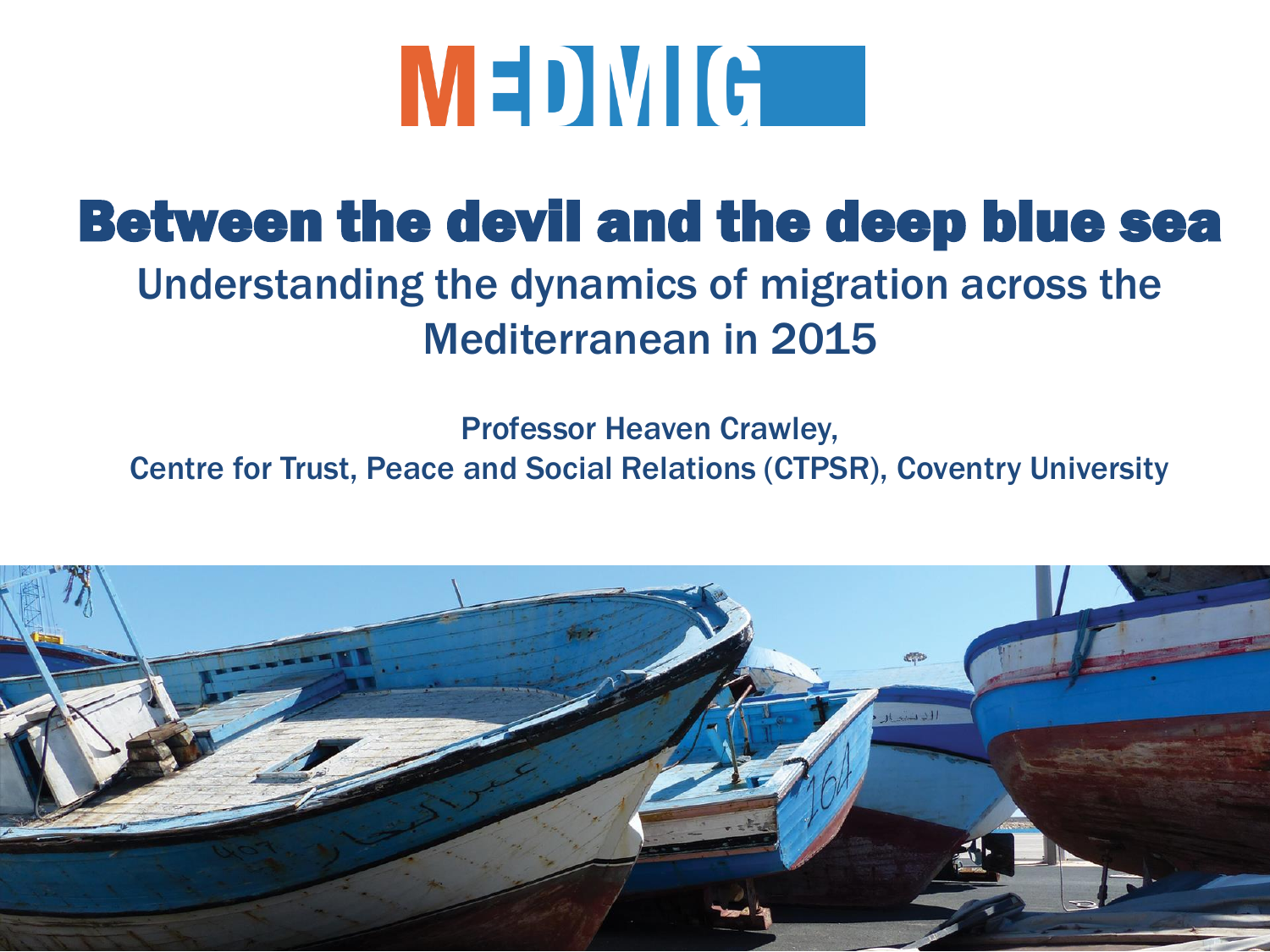# The view from Europe

- o The 'migration crisis' dominated political and media debate during 2015
- $\circ$  Focus was largely on the **drama of the perilous journeys** across the Mediterranean, smugglers facilitating irregular crossings, hardships endured by refugees and migrants during the journey / arrival, and the political, economic, social and cultural implications of increased migration
- $\circ$  The view from Europe tells us only a small part of a much bigger story
- o By the end of 2015 more than 65 million people were forcibly displaced worldwide, a quarter of whom (21.3 million) were refugees
- o Scale of displacement **accelerated during the course of 2015** with an estimated 12.4 million people newly displaced due to conflict /persecution
- Vast majority of the world's refugees (86%) live in low- and middle-income countries (Turkey, Pakistan, Lebanon, Jordan)
- o Discussion of the 'crisis' gave the impression of a **linear, uninterrupted** flow of people heading towards Europe, most commonly represented by straight arrows on a map linking two distinct areas
- o Reflected in the tendency to focus almost exclusively on the beginning and the end of peoples journeys to the neglect of everything in-between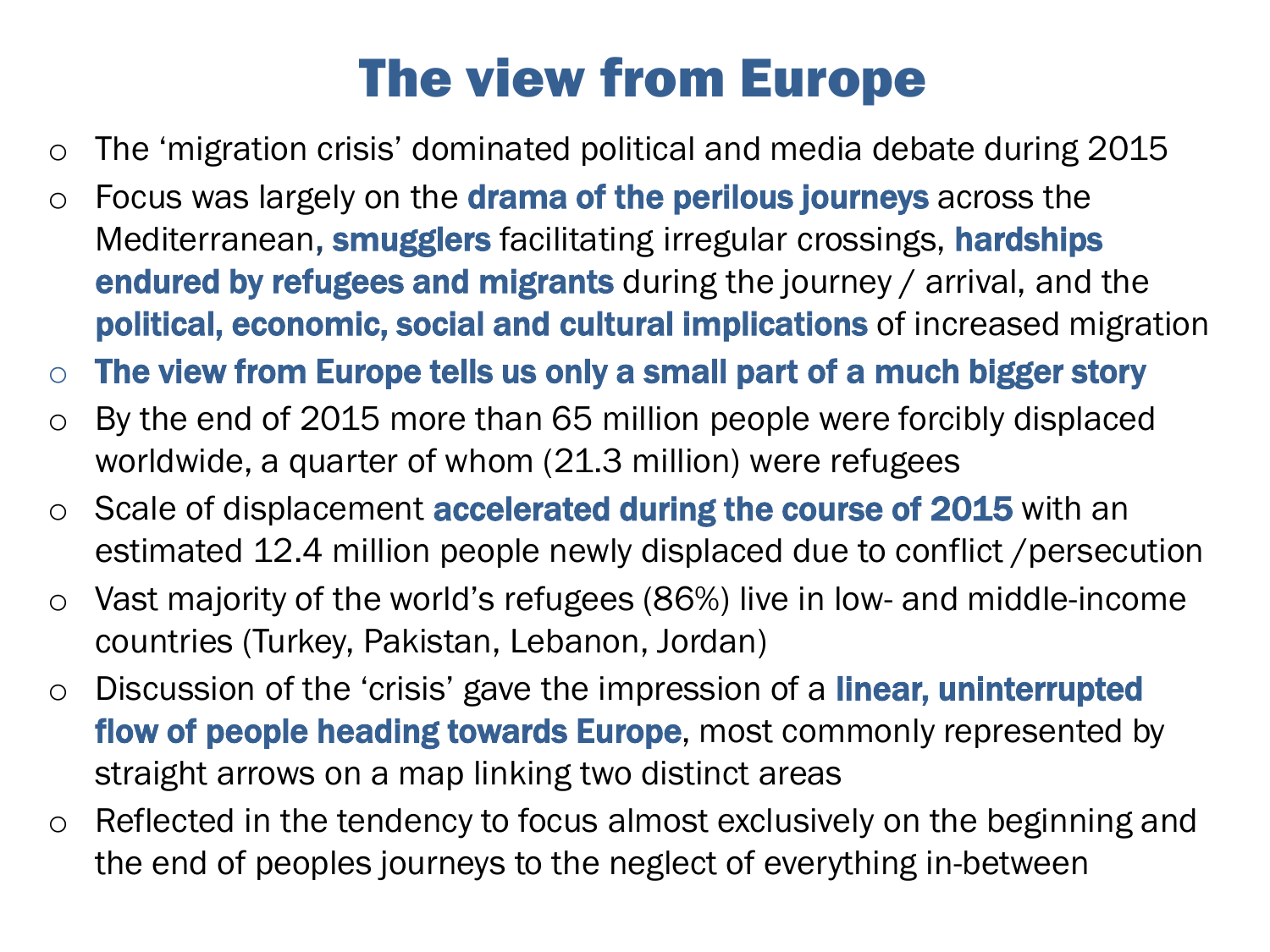#### Destination Europe

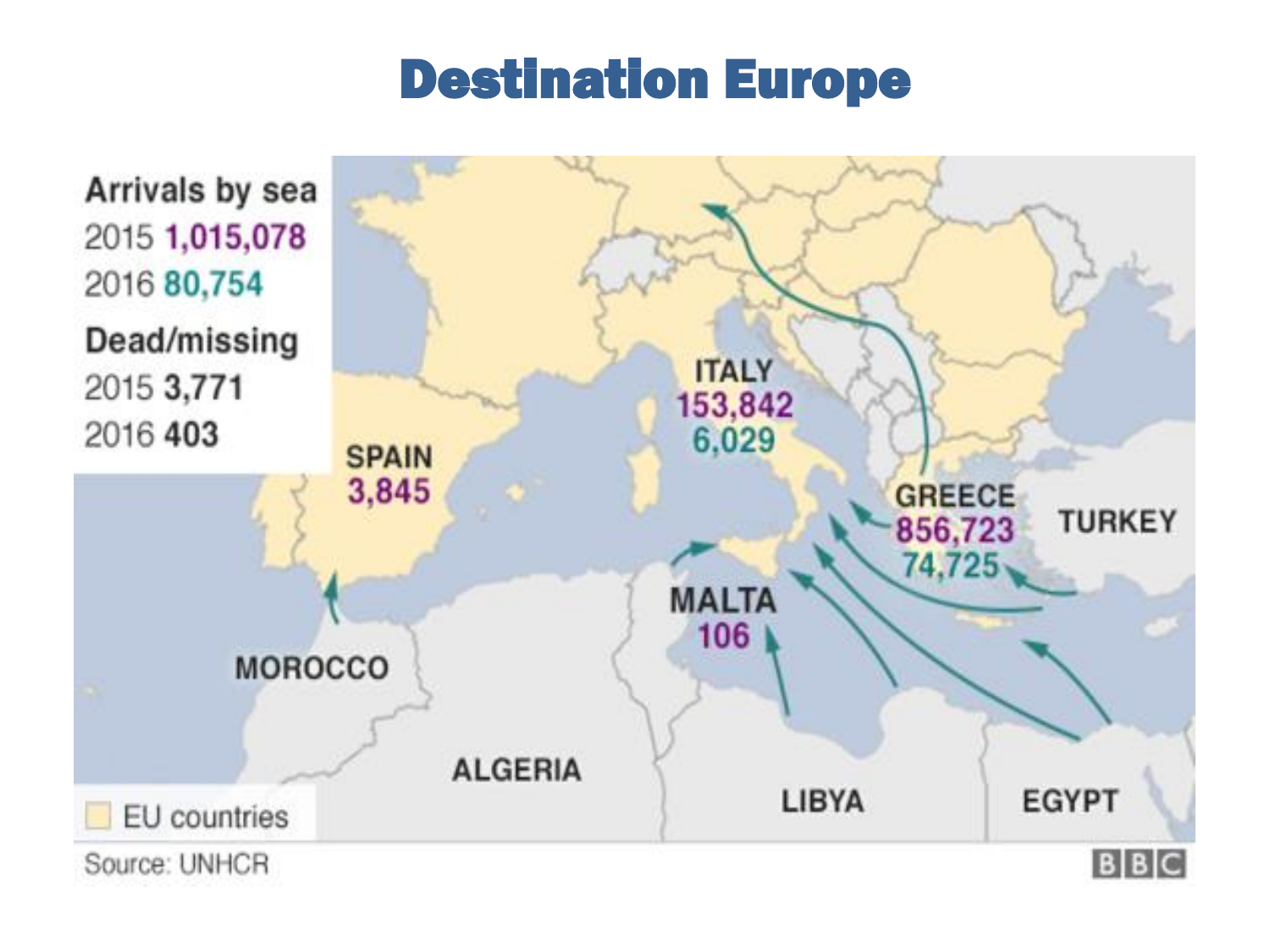# About the MEDMIG study

- o Funded by the ESRC and DfID, our research aims to better understand the dynamics of migration in the Mediterranean region
- o International multi-disciplinary team led by Coventry University, in collaboration with the Universities of Oxford and Birmingham in the UK and Birmingham) in partnership with FIERI (Italy), PfC (Malta), ELIAMEP (Greece) and Yasar University (Turkey)
- o First large-scale, systematic and comparative analysis of the backgrounds, experiences, aspirations and routes of refugees and migrants who crossed the Mediterranean in 2015
- $\circ$  Interviews undertaken with 500 refugees / migrants and 111 stakeholders in nine sites across the four countries between Sept 2015 and Jan 2016
- $\circ$  Purposive sampling strategy to ensure that the backgrounds and demographic characteristics of respondents were broadly reflective of wider trends
- $\circ$  **Outputs**  $\rightarrow$  Three Research Briefs, numerous op-eds, final report
- $\circ$  Policy engagement  $\rightarrow$  Emerging findings discussed in UK, across Europe, in US, Russia and at UN Summit for Refugees and Migrants in New York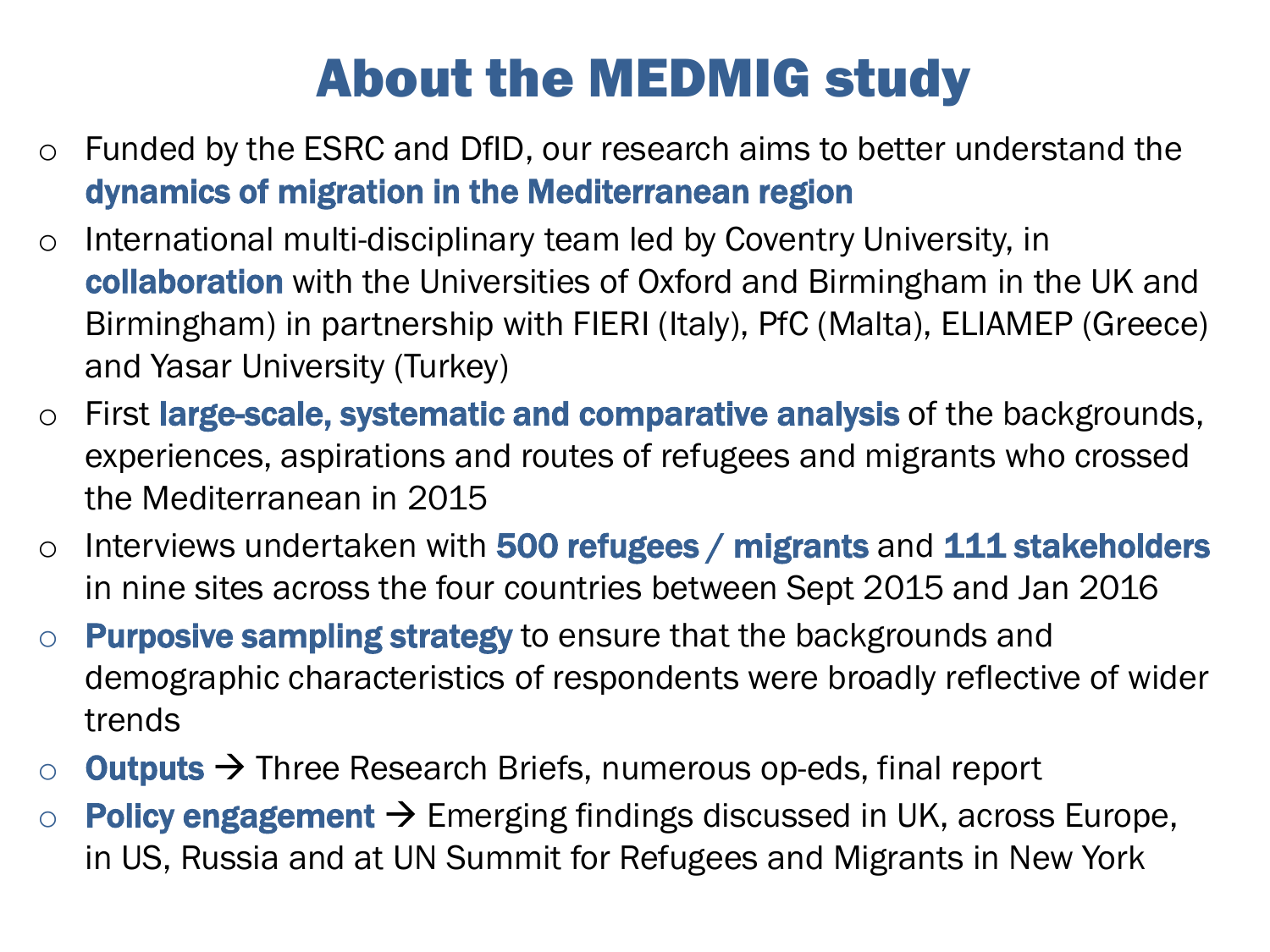# Contribution to the evidence base

- o Large number of reports by international organisations and NGOs documenting developments in the Mediterranean region (experience, policy)
- $\circ$  Growing number of first-hand accounts of the 'crisis' from journalists and others, many of whom have followed people as they cross into Europe
- $\circ$  Large body of **academic research** currently in development and/or recently published (including MMRP) to address gaps in data and policy analysis:
	- o Research has previously focused on drivers of migration, countries of destination
	- o Significant gaps in relation to motivations, aspirations and journeys
	- o Lack of comparative data across countries or people from different backgrounds
	- o Often driven by, and tied to, abstract categories created by law and policy to contain, and make sense, of migration flows
- o Our research unpacks the factors that influence and inform journeys to Europe horizontally and vertically across the four case study countries:
	- $\circ$  Micro level individual characteristics, circumstances, knowledge
	- $\circ$  Meso level social networks, agents / smugglers that facilitate the journey
	- $\circ$  Macro level how macro and meso levels shape / respond to national/regional policies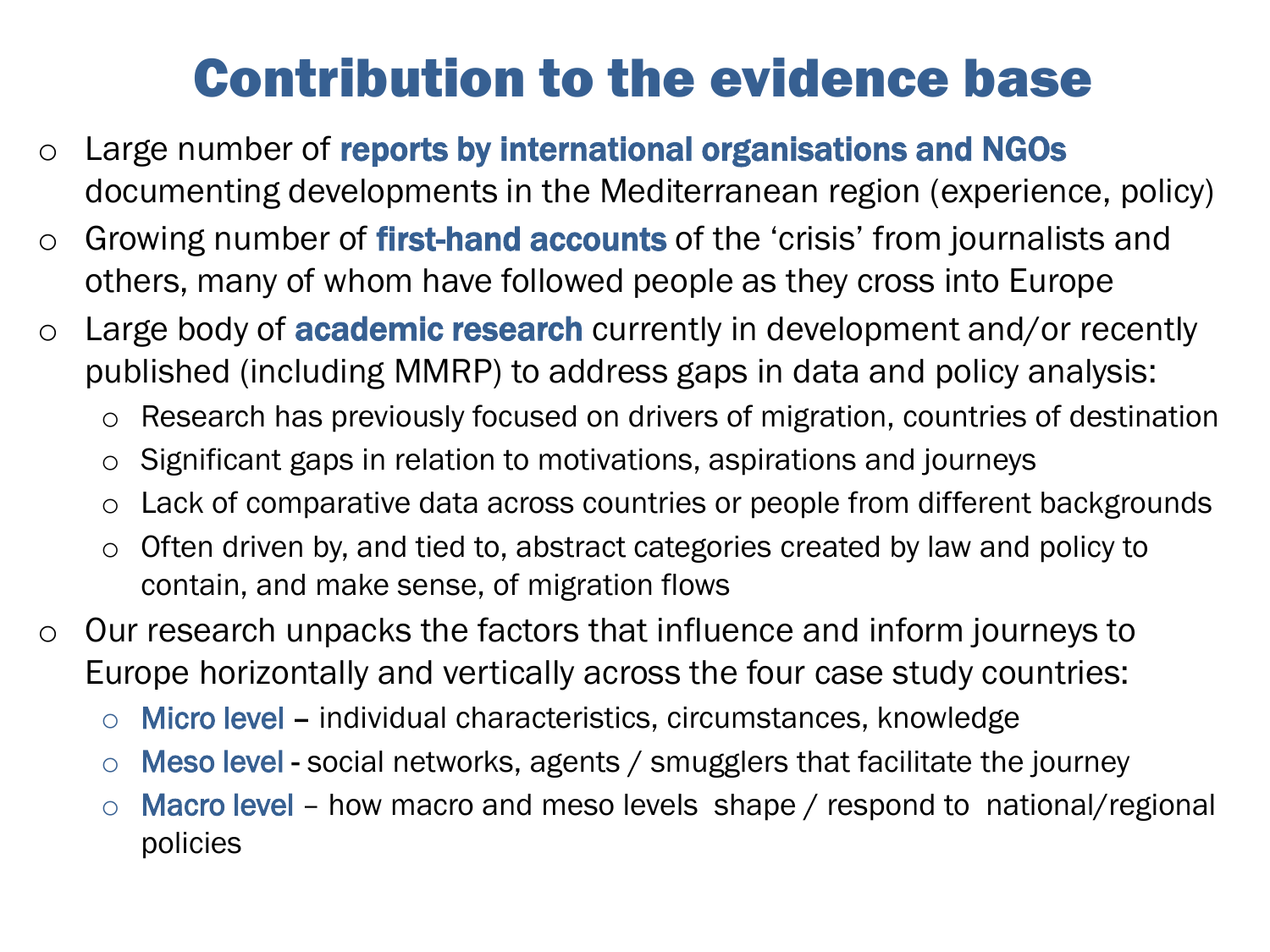### The decision to move…

- $\circ$  84% of sea arrivals in 2015 came from the world's top 10 refugee producing countries, with Syrian nationals representing just over 50% i.e. this is not a 'migration crisis' but a crisis of refugee protection
- $\circ$  Although the increase in the scale of flows is partly explained by the deteriorating situation in Syria, the drivers of migration to Europe are complex and multi-faceted
- $\circ$  91% of those interviewed in Greece said that they had been forced to leave their countries of origin either because the levels of **generalised violence** had become intolerable (Syria, Iraq) or because they had been specifically targeted for their political views in the context of political unrest and conflict
- o **Drivers of migration vary by country**  $\rightarrow$  Syria (conflict, ISIS, kidnappings), Afghanistan (conflict, Taliban, ISIS, military conscription in Iran), Eritrea (forced conscription), Iraq (conflict, ISIS). Nearly a third (29%) of respondents talked about ISIS / Daesh
- 66% of those interviewed in Italy and Malta described threats of violence or persecution as the primary reason for leaving their country of origin but a third (36%) also talked about economic reasons for migration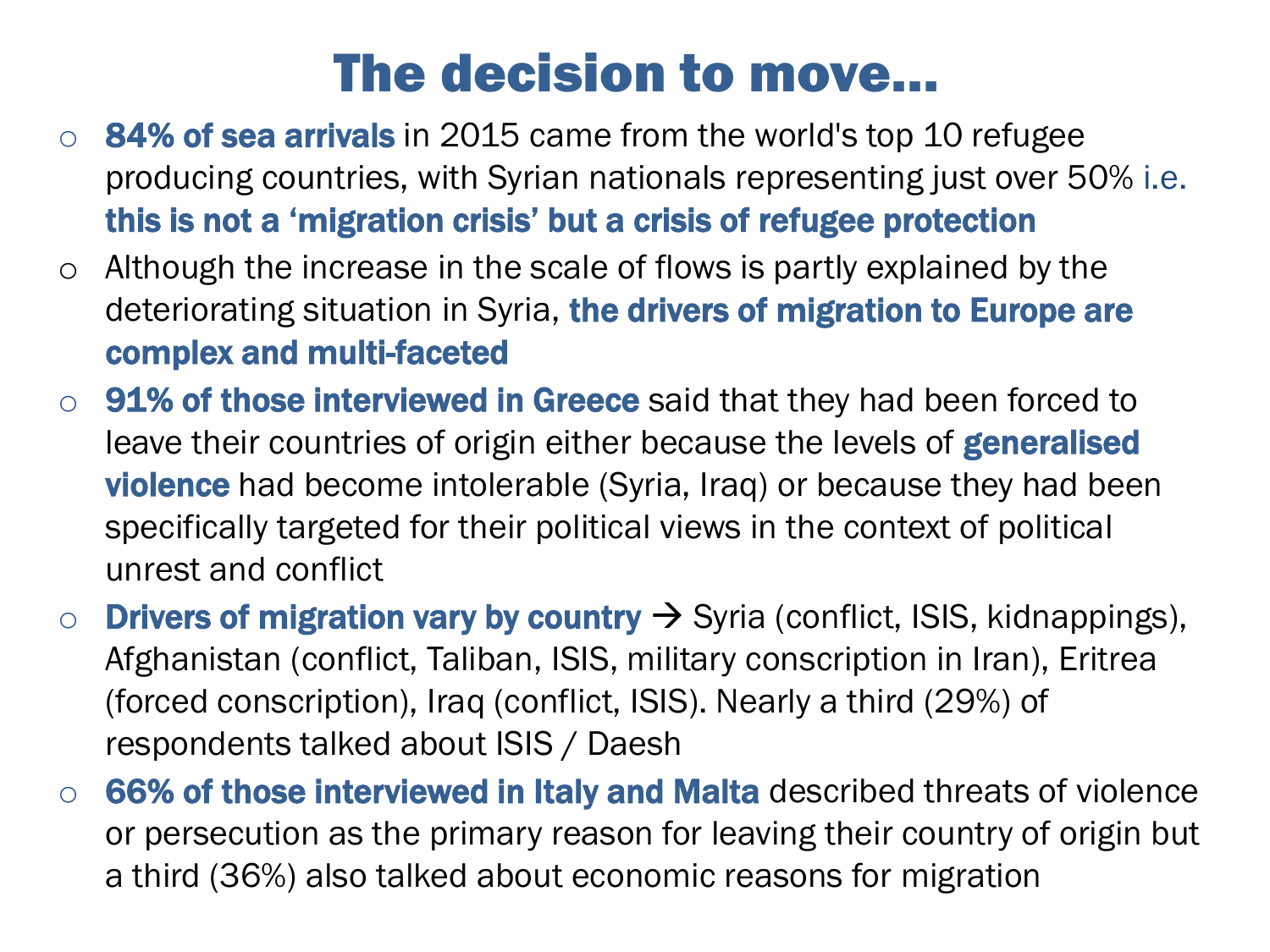#### …and move on

- o Many of those who crossed the Mediterranean in 2015 left their home countries months or even years beforehand
- $\circ$  Complexity of routes and the factors that shape the journey to Europe  $\rightarrow$ rarely a single decision but multiple, often separate decisions made in response to different situations
- o Important to differentiate between the **initial drivers** of migration from countries of origin and factors which propel people onwards
- $\circ$  For many the primary objective is reaching a place of safety but they also need to find a place to live where they can rebuild a life / livelihood
- o Political instability and conflict as well as kidnapping, and personal **experiences of violence** were frequently mentioned as specific factors influencing the **decision to move on**, particularly from Libya, Iran, Sudan
- o People moved on from countries such as Lebanon, Jordan, Turkey, Iran because they could not feed their families, or access education, health care or work
- o Clear evidence of a continuum between 'economic' and 'forced' migration
- $\circ$  The longer and more fragmented the journey, the more difficult it is to unpack this relationship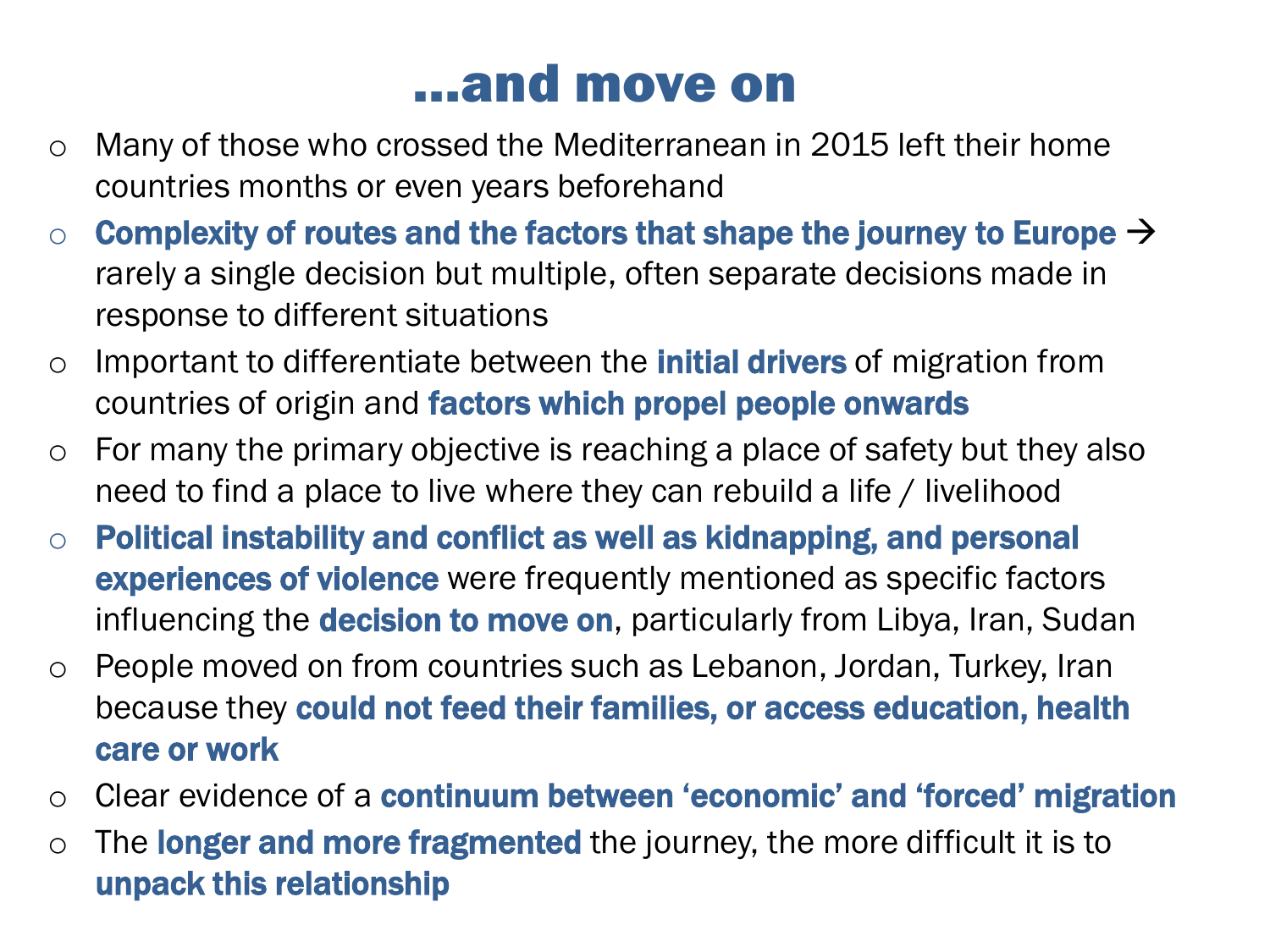*"Three years ago they bombed my house in Aleppo and I lost my father then. My mother and brother have been living in Izmir for the past five months. My mother has lost her mind due to her sadness. After they bombed our house, we moved to another house again in Aleppo. But war started there too. My father was a civil servant and he had a salary. After he died we had nothing."* 

Syrian (Kurdish) male, 22 years old

*"We were living in Damascus. We left Damascus because we were feeling that we could die at any moment. The regime bombed our house 15 days before we left the country. My husband, who was an electrician, had to quit his job when we lost our house"*

Syrian woman, 23 years old

*"Life had been hard in Lebanon the past four years. I was living with 6 more people in the house. The rent was expensive. My mother was living in a different area. There were no jobs there. I was living in the centre of Beirut, because there were more jobs there. My life didn't improve all these years there. You cannot build a life there"*

Syrian man, 33 years old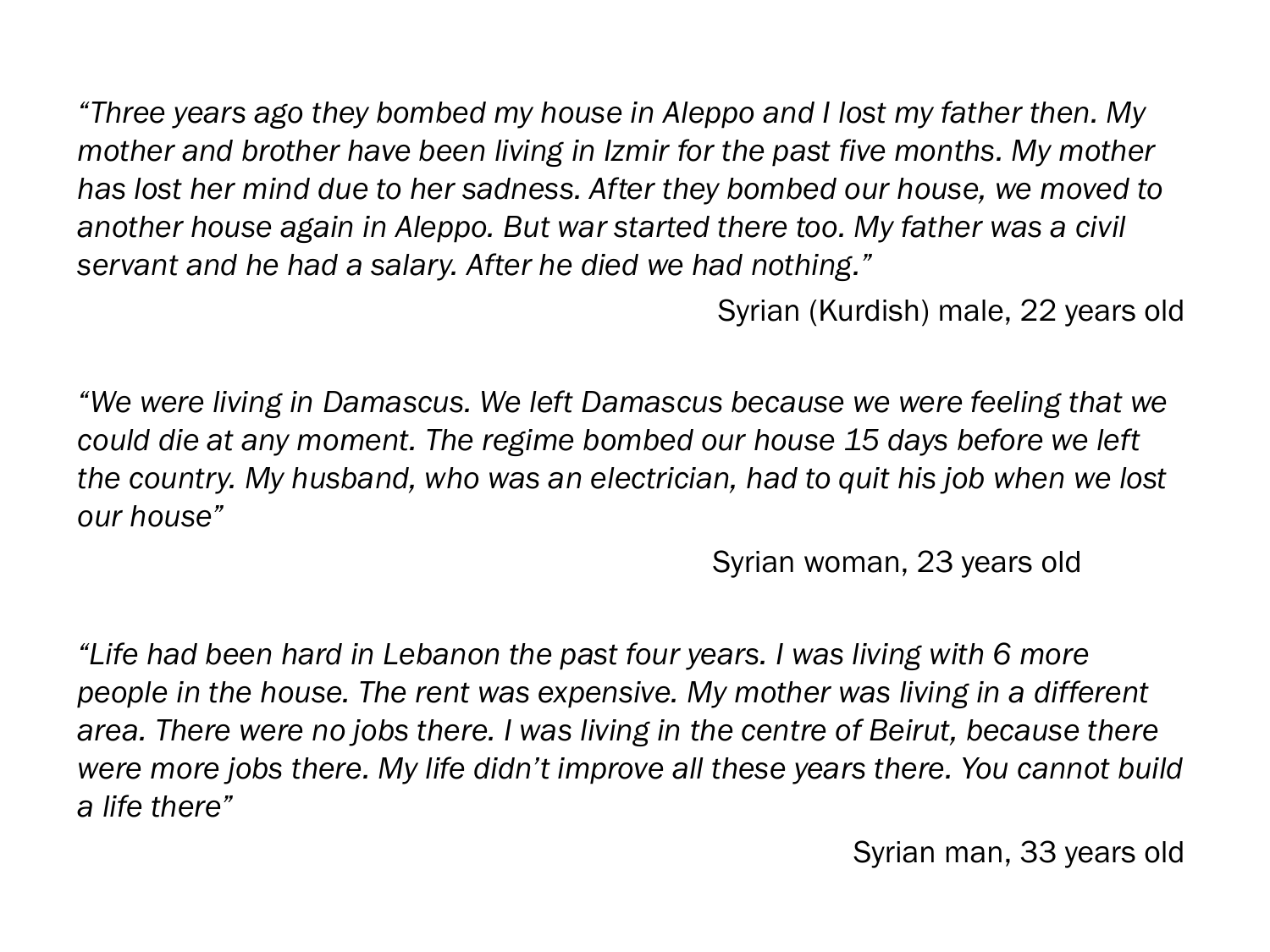#### Refugee and migrant routes to Europe (n=122)

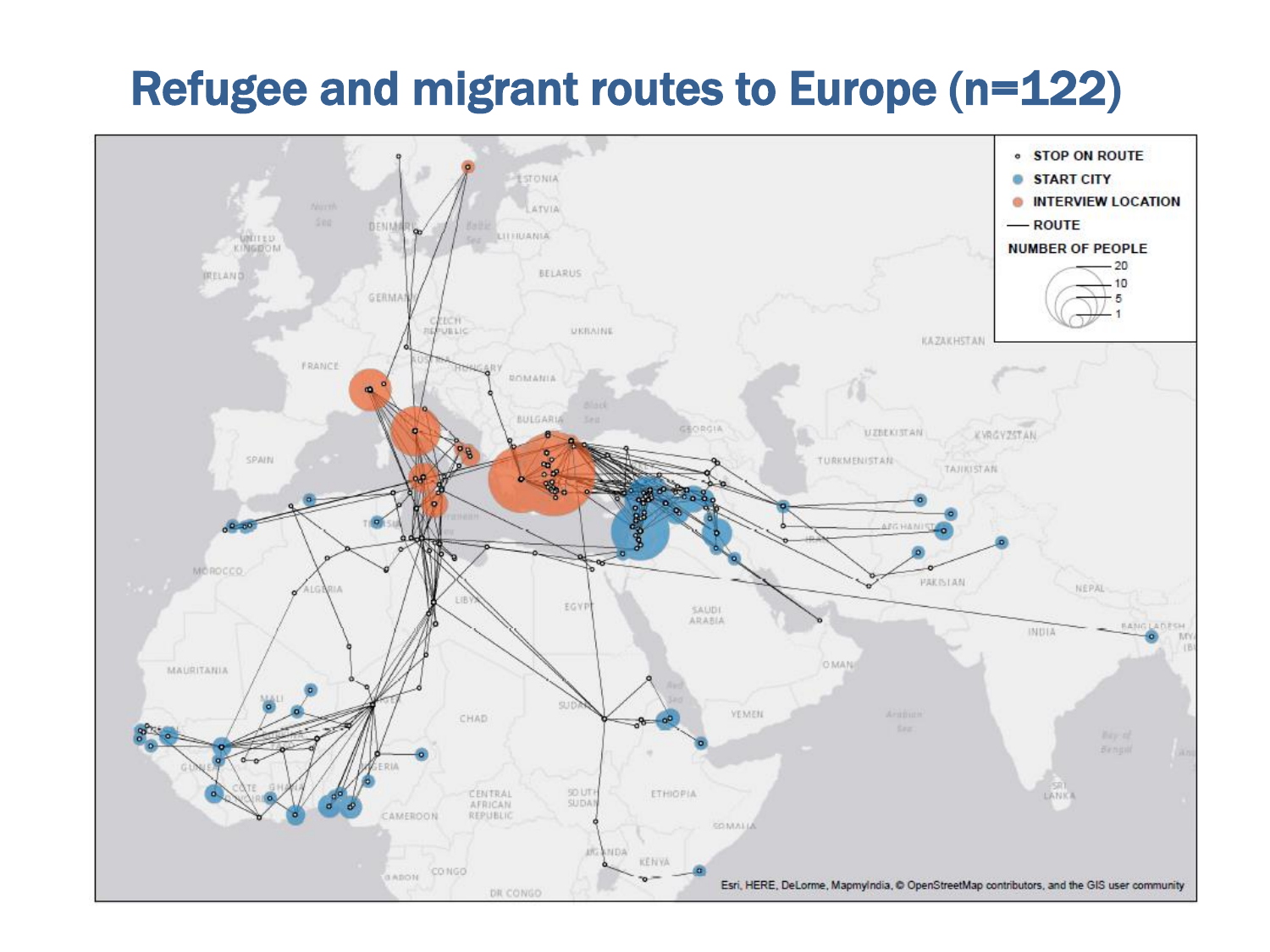# Implications for EU migration policy

- $\circ$  The EU policy context shifted constantly during 2015 whilst the research was being undertaken and has changed dramatically in the months since the fieldwork was completed (EU-Turkey deal)
- $\circ$  EU's response to date has been driven, in large part, by a **border-control** agenda
- o Whilst there has been a significant fall in the number of people arriving in Europe, less has been done to address the **drivers of primary and** secondary migration to Europe, or the protection and integration needs of those who are already here and who continue to arrive through the Central Mediterranean route
- $\circ$  Many of the policy failures are failures of implementation (e.g. resettlement, relocation) but also reflect **assumptions about the reasons** why people move and the factors that shape their longer-term migration trajectories as well as their journeys to Europe
- o Current policies are based on assumptions about the relationship between 'push' and 'pull' factors but **mixed motivations** are a feature of both migration flows and the lives of individual refugees and migrants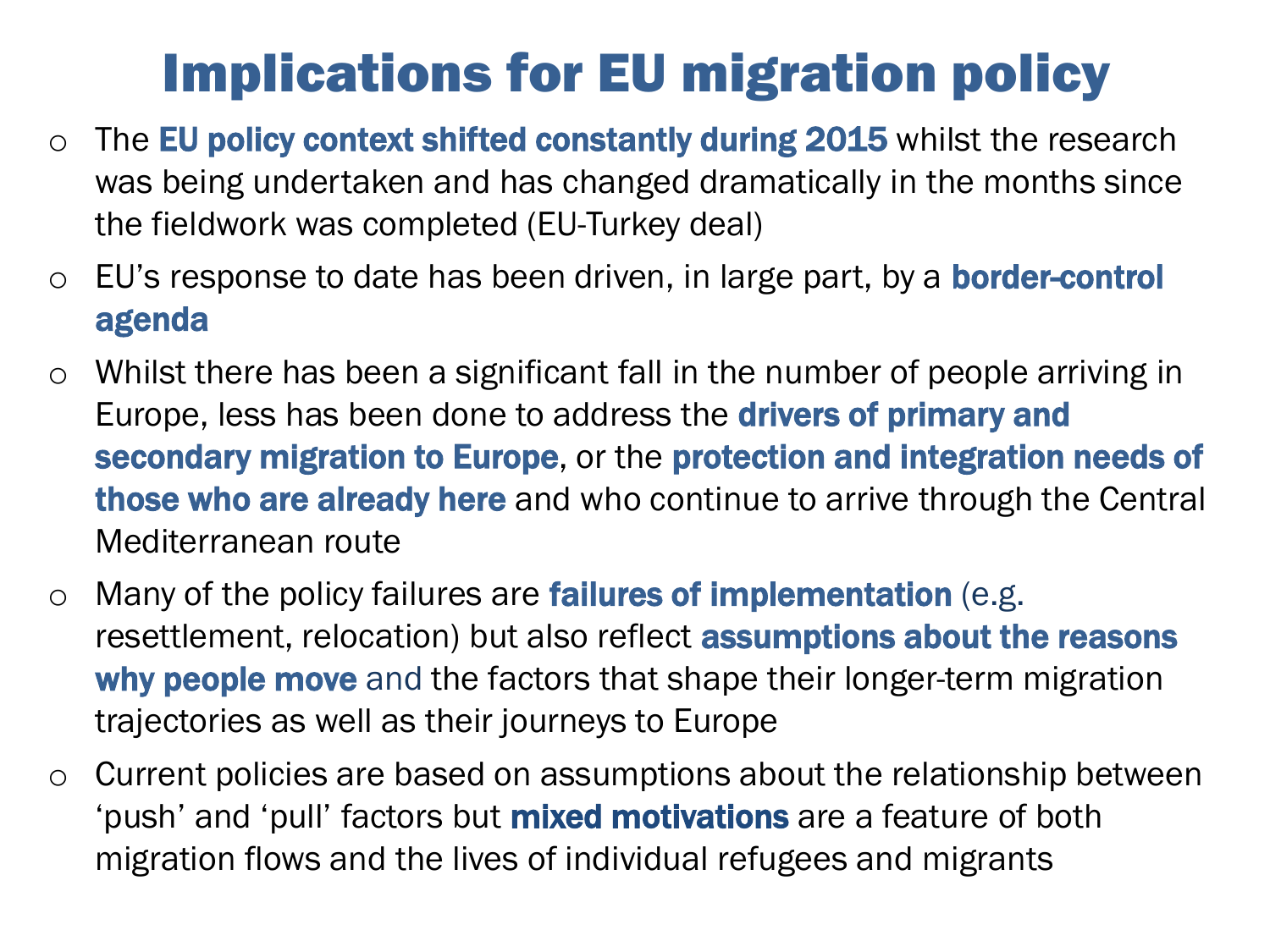- $\circ$  The extent to which **policies intended to deter refugees and migrants** have the effects intended or assumed is challenged by the **ad hoc** and dynamic decision making process
- o Deterrence and containment policies without access to protection, resettlement, humanitarian assistance or addressing the rights of those who have moved to other countries will simply drive demand for the services of smugglers
- $\circ$  There is a need for **nuanced, tailored and targeted policy responses** which reflect diverse, stratified and increasingly complex flows